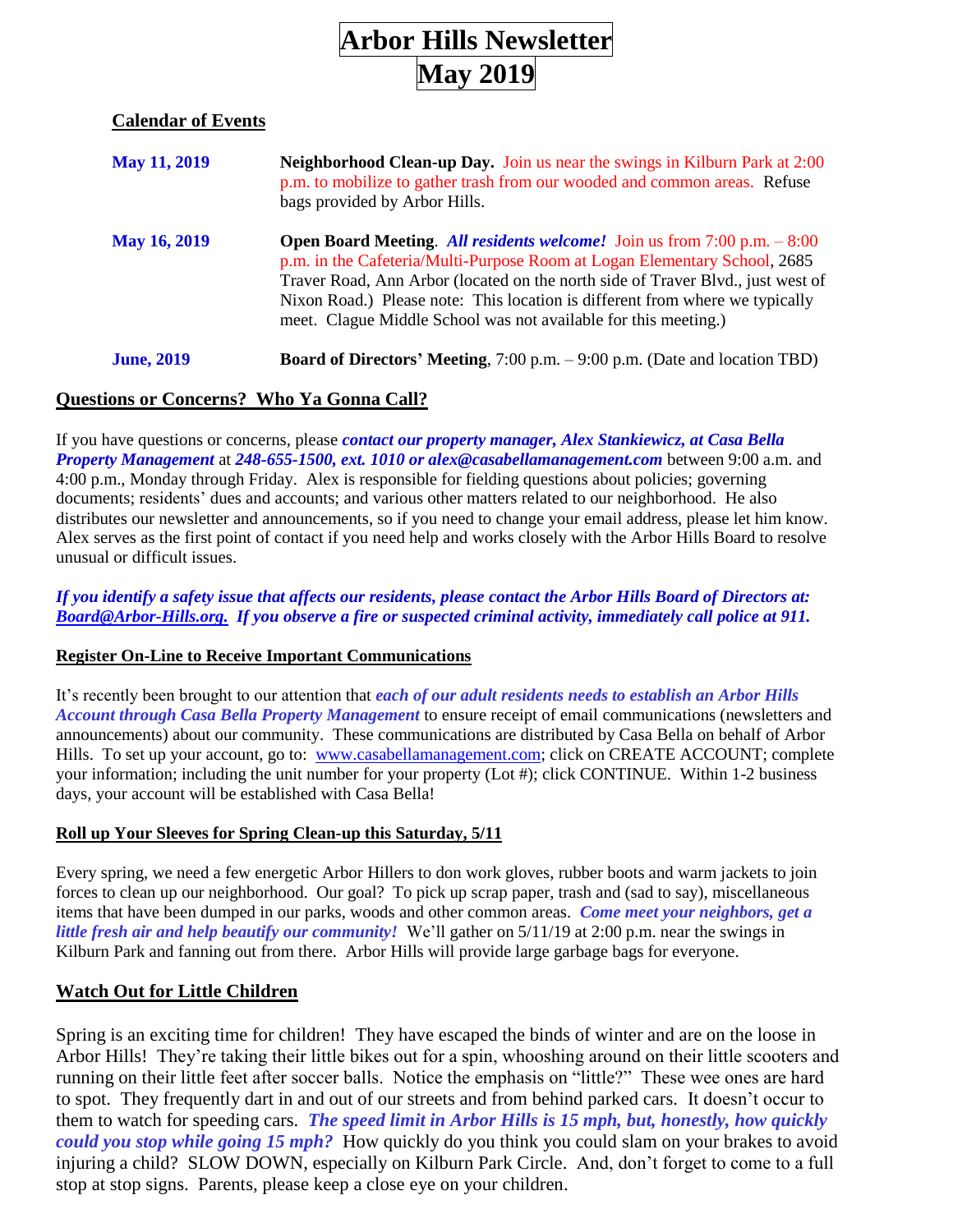### **The Street Sweeper is Coming!**

Later this month, a big, noisy, street sweeping vehicle will be swooshing through Arbor Hills to kick off spring cleaning for our roadways. The exact date of the street sweeping (which is somewhat weather dependent), will be posted on the bright yellow, plastic "announcements sign" placed near the entrance to our sub. Please make sure your vehicles are removed from our streets prior to this date. If leaves or debris are clogging a street drain near your house, please take a few minutes to grab a rake and a refuse bag, and clear the drain. Thanks for your help!

# **Let There be Light!**

Good news! The Board recently made headway connecting with appropriate parties at DTE to obtain information about rate adjustments for LED lights installed in Arbor Hills over a year ago. The Board has been hesitant to replace burned out streetlights because we were concerned that DTE has been overcharging us. A portion of our homeowners' association dues cover repair/replacement costs for street lights in Arbor Hills. We want our residents to get every bang for their buck! We still have a few hoops to jump through to fully resolve the issues; however, *we are moving ahead to replace burned out street lights within the next few weeks* – as soon as we get Vedder Electric scheduled to do the work. Thank you for your patience!

To clarify: The Board has adopted a policy to repair/replace burned out street lights if one (1) light has been out for four (4) months or if three (3) or more lights are out, irrespective of duration. *If you spot a street light that has burned out or is cycling on and off (sort of blinking on and off), please email Alex at Casa Bella.* Please specify the location of the street light pole and the cross streets located near the pole.

### **Before You Start Your Next Home Improvement Project …**

One form you will find on the Arbor Hills website is the *"Request for Modification" approval form*. This form must be completed and submitted to Casa Bella Property Management, in advance, if you wish to make a change from established color standards (e.g., roof shingles, front doors, siding, etc.); garage door or window pane design (e.g. muntin/grid versus plain glass); or outdoor structural components (retaining walls, decks, fences, etc.). This is necessary to ensure Arbor Hills maintains a consistent appearance to enhance property values.

It is also the *responsibility of homeowners to ensure appropriate building permits are obtained* (either by themselves or hired contractors), prior to initiating electrical, mechanical, heating and cooling, plumbing, and/or renovation or construction projects. This also applies to roofing, window replacement, deck replacement/construction, fence construction, basement refinishing, and other home improvement or large landscaping projects. For your own protection, verify contractors are properly licensed and insured to do the work. And, don't forget you are legally required to contact "MISS DIG" to identify/flag underground utilities before you or your contractors begin any excavation project (e.g., planting shrubs and trees)!

### **Looking for a Contractor?**

Attached to this newsletter is an updated list of contractors your fellow residents have used and recommended for home repairs and improvement. Although the Arbor Hills Board does not endorse the service providers on this list, your neighbors have experienced good luck with them! Check it out!

### **Please Stash Your Trash**

Just a reminder that we must abide by a City Ordinance and Arbor Hills bylaws regarding proper use and indoor storage of trash, recycling and compost bins. Bins that are stored outside are an eyesore and reduce the aesthetic appearance of our neighborhood. And, we don't want to inadvertently invite unwelcome critters and pests to "visit" our neighborhood! Bins should be placed at the curb after 6:00 p.m. the night before scheduled trash pick-up (which typically occurs on Wednesday mornings). *All bins must be removed from the curb within 12 hours after trash pick-up and stored inside your garage*. Failure to comply with the City Ordinance and Arbor Hills bylaws could result in fines. We don't want this to happen. Please stash your bins in your garage. Thank you!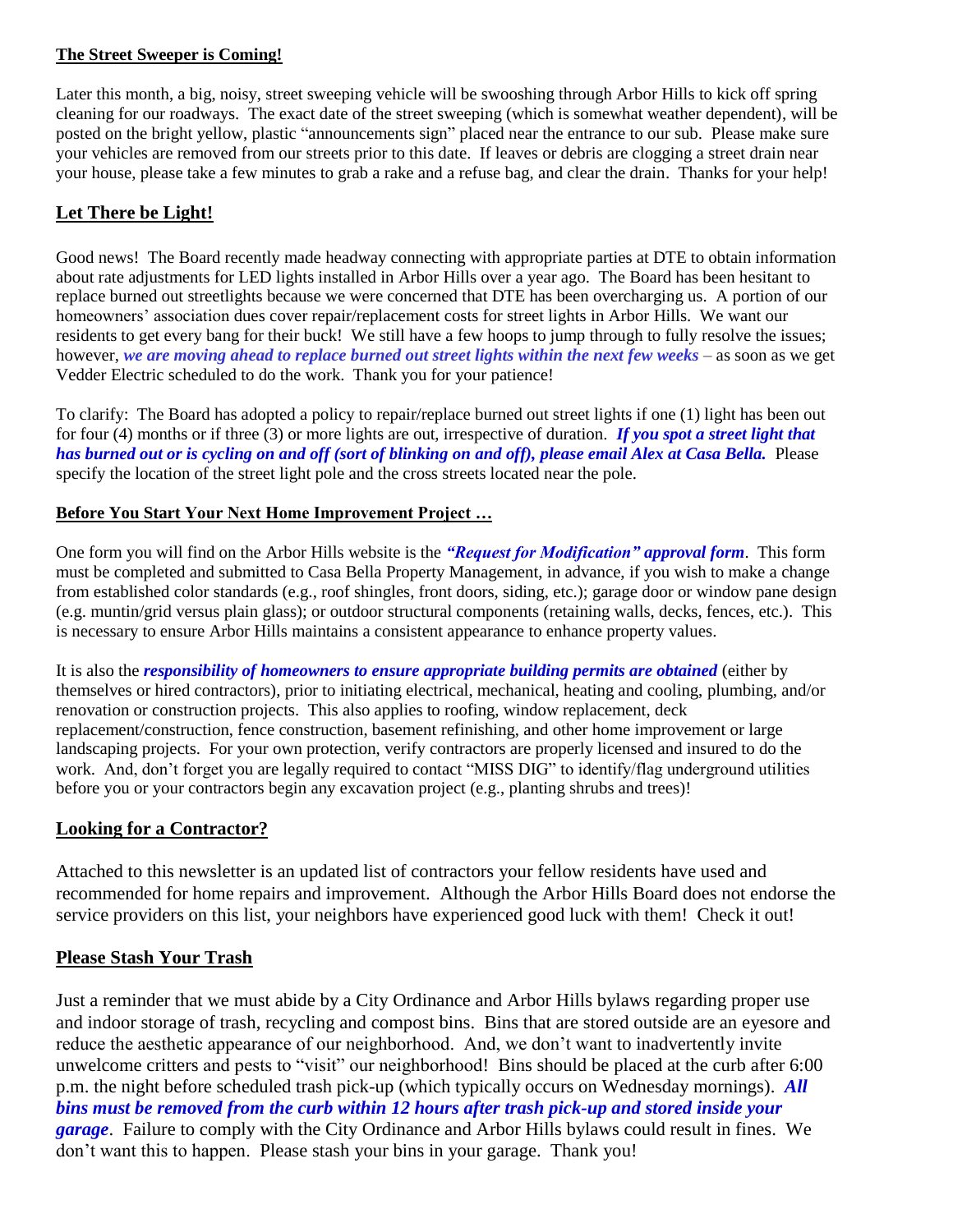# **2019 Homeowners' Association Fees**

Association fees are due from each Arbor Hills household every six (6) months -- by January 1 and July 1. Payment coupons are mailed by Casa Bella in early December (for fees due by January 1), and in early June (for fees due by July 1). *Fees which were due by January 1, 2019 (in the amount of \$365.00 per household), which have not been paid, are now "overdue" (in arrears).* Residents who have not paid their homeowners' association fees within a 30-day grace period following the due date, will begin to incur an additional \$25 *per month* late/penalty fee until all outstanding fees are paid in full. These late fees can add up quickly! Casa Bella recently sent letters to several residents who are late in paying their association fees. Unfortunately, some residents have been advised their accounts have been referred to a collections agent. We hate this, but have a duty to collect homeowners' association fees to cover budgeted expenses to maintain Arbor Hills! Please ensure you immediately pay your association dues upon receipt of the payment coupon you receive in the mail from Casa Bella.

#### *You may pay your association fees online or by check (made payable to Arbor Hills Homeowners'*

*Association).* To pay online, go to *[casabellamanagement.com](http://casabellamanagement.com/)* and register for access to the website. You will not gain immediate access to the website. First, Casa Bella must approve your registration request. If you wish to pay by check, mail your check in the envelope provided with the Casa Bella payment coupon, or mail a check to Casa Bella's main office at the following address. Be sure to include your full name and street address with your check.

Arbor Hills Condominium Association c/o Casa Bella Property Management, Inc. 850 North Crooks Road – Suite 100 Clawson, MI 48017

#### **Arbor Hills Official Website**

We recognize Arbor Hills residents have established Facebook and Google Group accounts for those who wish to informally participate in sharing information about our neighborhood. *Please be advised, however, that the official and exclusive source of approved information for Arbor Hills residents is the Arbor Hills website: [www.arbor-hills.org.](http://www.arbor-hills.org/)* It is the responsibility of each of our residents to read information posted on the Arbor Hills website, with special attention given to association dues, bylaws and policies.

Visit our official website to learn about our upcoming events, history, annual budget, bylaws, policies, newsletters, meeting minutes, and various announcements. Various forms are also available on the website.

#### **Contacts**

#### **Property Management Company: Board:** [board@arbor-hills.org](mailto:board@arbor-hills.org)

Alex Stankiewicz Arbor Hills Website: [www.arbor-hills.org](http://www.arbor-hills.org/) Community Association Manager **Dennis Stom -- President** CASA BELLA PROPERTY MANAGEMENT, INC. David Wang --Vice President 850 N. Crooks Road, Ste. 100 Thomas Edwards -- Secretary Clawson, MI 48017 . Steve Haddrill --Treasurer

EMAIL: [alex@casabellamanagement.com](mailto:alex@casabellamanagement.com)

Sherri Fountain -- Member at Large

TEL: 248.655.1500, ext. 1010 We welcome your suggestions for improving FAX: [248.655.3900](tel:(248)%20655-3900) our neighborhood and enhancing our property WEBSITE: www[.casabellamanagement.com](http://casabellamanagement.com/) values! Let us hear from you and please join us at our Open Board Meeting at 7 p.m. in Logan Elementary School's Cafeteria/Multi-Purpose Room on Thursday, May 16, 2019 to share your ideas!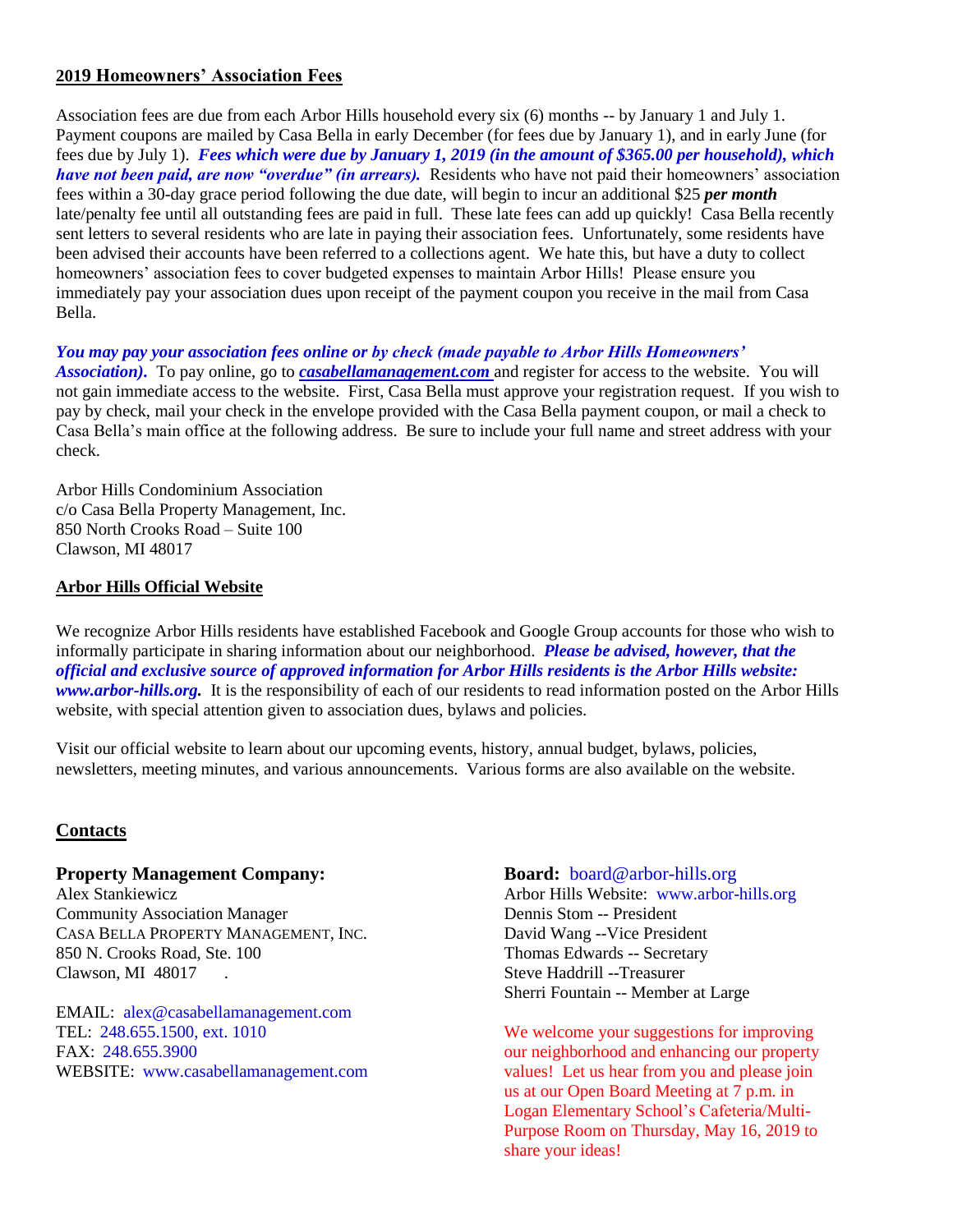# **NEED HELP WITH HOME PROJECTS? CONTRACTORS' CORNER**

The following contractors have been recommended by your fellow neighbors. The Arbor Hills Board of Directors assumes no responsibility for verifying the credentials of these contractors and does not endorse them.

Concrete, Sidewalks, Driveways: Project Green Solutions, 734-358-8910 Concrete Leveling: CLI, 866-538-3546 Critter and Pest Control: Creature Control, 1-800-441-1519 Electrical: A.J. Leo, 734-368-6945; Vedder Electric, 734-662-6220 Garage Door & Opener Repair: Town & Country Door, 734-961-4136; Crawford Door Sales, 734-483-4563 Handyman: Martin Jeppesen, 734-845-7242, [DJepp6000@yahoo.com](mailto:DJepp6000@yahoo.com) Heating and Cooling (Furnace/AC/Water Heaters): Quality Heating & Cooling, 734-591-3310; Pat Walters & Sons, 734-482-5811 Heating & Plumbing: Hutzel, 734-665-9111 Home Repair Projects: Alex Rojanski, 248-909-4520 Junk Removal: 1-800-GOT-JUNK, 1-800-468-5865 Landscaping: Robmar Gardening, Mark Robenek, 313-310-4148 [mrobenek@hotmail.com;](mailto:mrobenek@hotmail.com) English Gardens (formerly Plymouth Nursery), 734-453-5500 Lawn Care: Back to Nature, 734-973-5800; Lawn Care Green Planet Lawn Care, Joe, 734-649-5366 Lawn/Garden Care/Snow: Turon Lawn Care/Claudio Turon, 734-730-3162[, turonlawncare@yahoo.com](mailto:turonlawncare@yahoo.com) Lawn Care/Snow Removal: Great Outdoors, 734-663-2200; Superior Lawn and Snow, 734-913-5296 Mechanical & Carpentry: Wil Simmons, 734-709-0721 Painting (Interior & Exterior) & Carpentry Repairs: UltraShine, Mark Hobson, [Hobson09@comcast.net,](mailto:Hobson09@comcast.net) 810- 632-6220 Painting (Exterior): Pro Painters, Ernie Star, 734-222-9932; Jerry Mack, [jmack@terraplanes.net;](mailto:jmack@terraplanes.net) Tom, 734-878- 3991 Plumbing & Remodeling: Horton Plumbing and Remodeling, 734-455-3332 Plumbing: Mr. Rooter, 734-665-5550; Doug Miller, 248-863-8744; Great Provider Plumbing, Spence Bay, 248- 978-2988 Plumbing & Heating: Booth Plumbing & Heating, Jeff Booth, 734-663-6643 Power washing: UltraShine, Mark Hobson, [Hobson09@comcast.net,](mailto:Hobson09@comcast.net) 810-632-6220 Repairs & Installations: Handyman with Tools, Jeff Turk, 734-998-1107 Roofing: Hansen Roofing, Mark Hansen, 734-761-7314 Roofing & Windows: George Meyer, Co., 734-769-7330 Stump Grinding: C&C Stump Grinding, Clyde Newton, 734-434-0029 Tree Care/Trimming/Removal: Green Streets, 734-996-9020

#### *Please note: Some of the above contractors will agree to provide group discounts if a number of homeowners seek assistance with power washing, home maintenance, repair and/or painting projects. Be sure to mention that you are an Arbor Hills resident when you contact these contractors for cost estimates.*

### **Home Cleaning, Repair and Painting**

Our neighborhood is over 23 years! Like everything we own, our belongings wear out or break over time. Our houses are no different! Please evaluate your roof, wood trim, windows, vinyl siding, and concrete to determine whether you need to clean, replace, repair or repaint something. It is your responsibility (per the bylaws of Arbor Hills), to maintain your home in an aesthetically pleasing manner and good condition. Protect your home and preserve its value by cleaning, repainting and re-caulking your wood trim and gutters. Most of our homeowners need to address invasive, green mold that is growing on the vinyl siding on the north side of their homes. This problem is easily remedied with power washing and a cleaning solution. Left unabated, the mold can permanently damage your siding and require its removal and replacement – a difficult and expensive project. Try matching your siding color after 20+ years of exposure to Michigan summers and winters! Contact Mark Hobson at UltraShine, *Hobson09@comcast.net*, 810-632-6220, for an "Arbor Hills" quote on power washing and window washing!

### **Landscaping and Lawn Care**